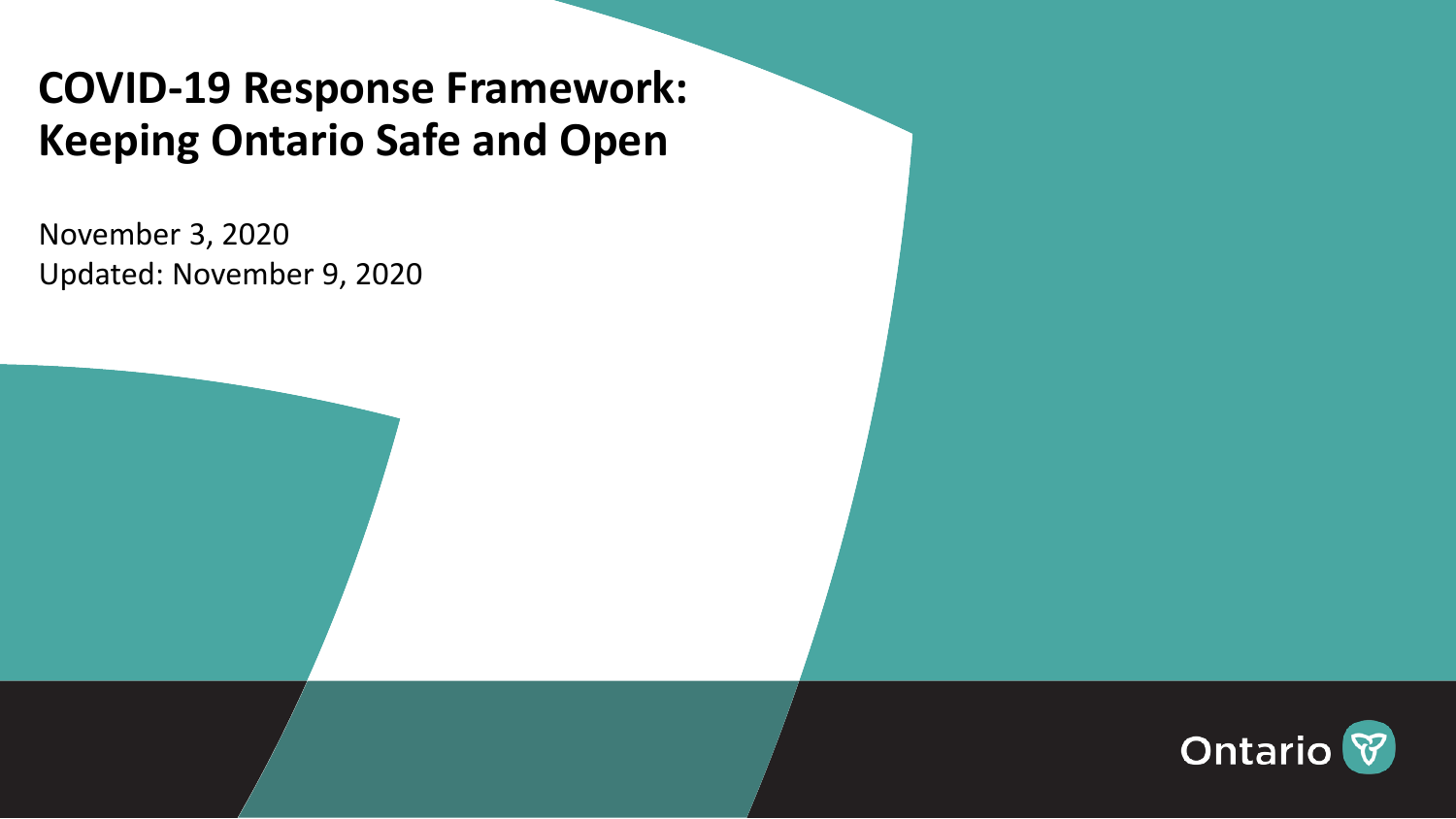## **Ontario's Priorities**

| Limit the<br><b>Transmission of</b><br><b>COVID-19</b>                                                   | <b>Avoid Closures</b>                                                                              | <b>Keep Schools</b><br>and Childcare<br><b>Open</b>                                                        | <b>Maintain</b><br><b>Health Care</b><br>and Public<br><b>Health System</b><br><b>Capacity</b>                | <b>Protect</b><br>Vulnerable<br><b>Populations</b>                                 | <b>Provide</b><br><b>Additional</b><br><b>Supports</b><br><b>Where Possible</b>                                                                 |
|----------------------------------------------------------------------------------------------------------|----------------------------------------------------------------------------------------------------|------------------------------------------------------------------------------------------------------------|---------------------------------------------------------------------------------------------------------------|------------------------------------------------------------------------------------|-------------------------------------------------------------------------------------------------------------------------------------------------|
| Put measures<br>in place that<br>work to limit<br>transmission<br>and sickness,<br>and prevent<br>death. | Enable<br>businesses to<br>sustain<br>operations<br>while reducing<br>the risk of<br>transmission. | Enable schools<br>across the<br>province to<br>sustain a safe<br>environment<br>for classroom<br>learning. | Ensure the<br>health care and<br>public health<br>system are<br>meeting the<br>needs of their<br>communities. | Put measures<br>in place to<br>protect those<br>most<br>vulnerable to<br>COVID-19. | Develop equitable<br>responses,<br>including financial<br>tools for groups<br>and sectors<br>disproportionately<br>affected by the<br>pandemic. |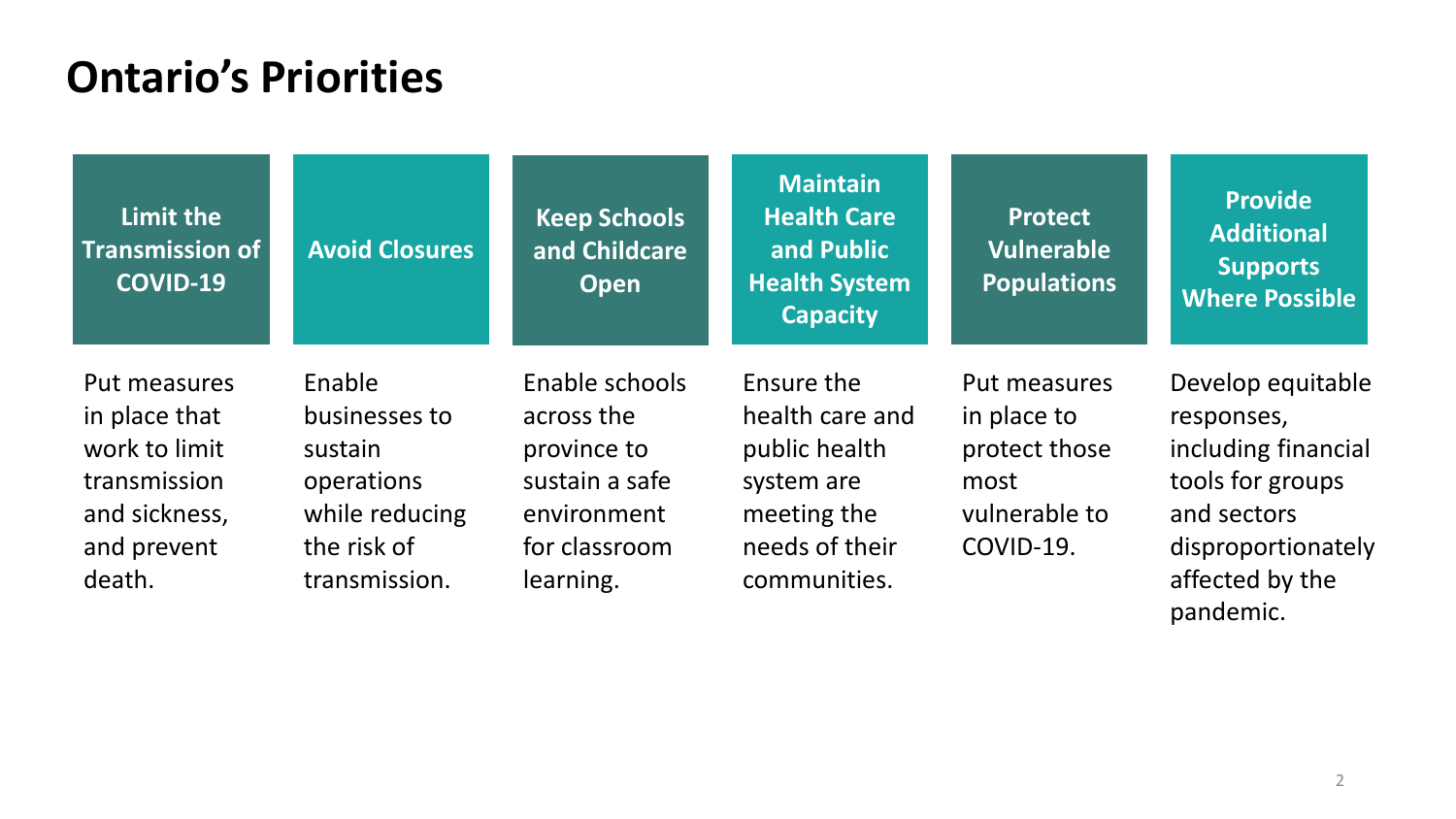## **Key Risk Factors of Potential Transmission**



There are several risk factors that help drive transmission of COVID-19. *Close contact is the highest risk.* Limiting these risks is critical to keeping Ontario open and safe.

Personal and public health measures — such as physical distancing, staying home when ill even with mild symptoms, frequent handwashing and surface cleaning — have significant benefits and have been proven to limit COVID-19 transmission.

It is critical the people of Ontario understand the risks of gatherings (crowds) in close contact in enclosed/indoor spaces to understand how to mitigate those and make informed choices.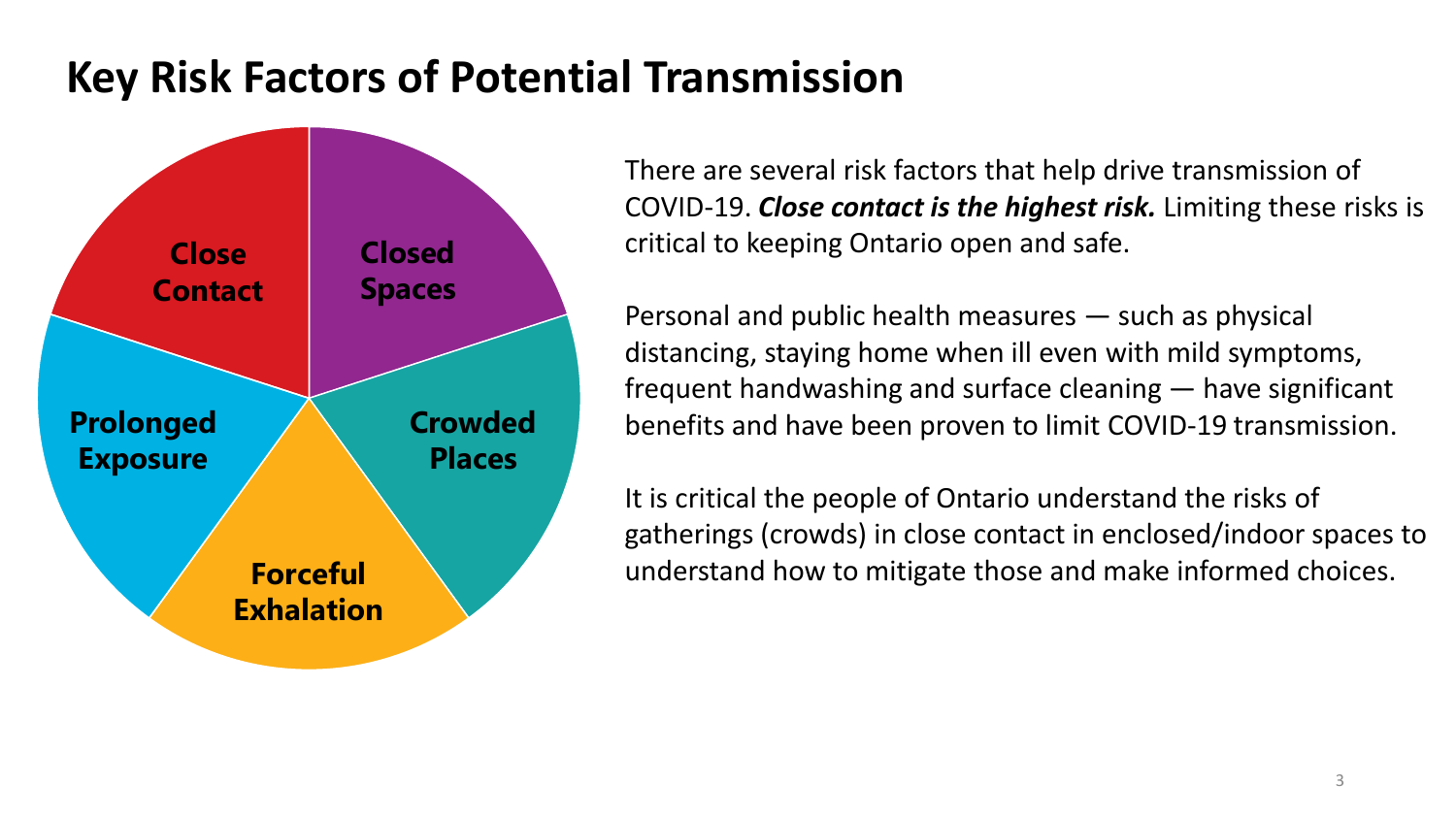## **Principles for Keeping Ontario Safe and Open**



**Responsible:**  Protecting the **health and safety of the people of Ontario**, especially those who are most vulnerable. Keeping child care centres and schools open are priorities.



**Proactive, graduated, and responsive:**  Proactive measures, including enforcement, will work to prevent transmission, thereby protecting our health care system and helping businesses stay open. **Graduated measures should be targeted and informed by regional circumstances.** 



**Evidence-informed: Best-available scientific knowledge**, public health data, defined criteria and consistent measures will inform public health advice and government decisions.

**Clear:** Plans and responsibilities for individuals, businesses and organizations (employers) will **be clear and outline what happens at each level**.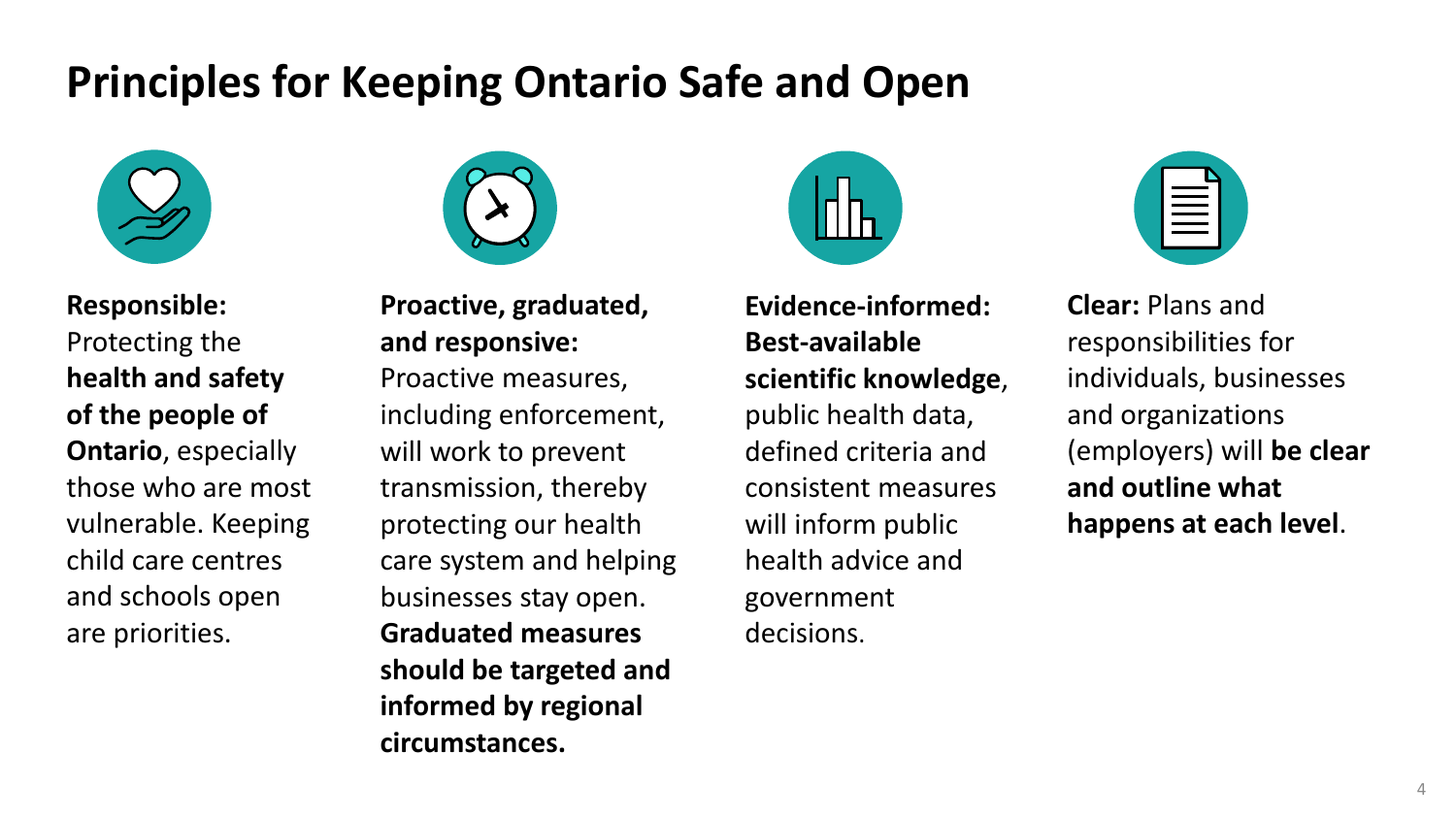# **Outbreaks and Community Transmission**

Outbreaks can start in a variety of places including workplaces, institutions, and other settings.



If spread of the virus is not contained, it often results in **widespread community transmission**.



When there are a few or small number of outbreaks, public health units can undertake aggressive outbreak management, *at each setting,* to contain virus spread.

This may include rapid case and contact management, enforcement of measures, and strengthening measures where the outbreak is occurring, etc.

Widespread community transmission requires **broader scale responses**.

A response would include broad scale public health measures, restrictions to limiting/restricting access to control transmission, as well as testing, and case and contact tracing.

### **Community transmission can result in further outbreaks,**  including in vulnerable settings.



When this occurs, targeted actions, particularly in vulnerable settings such as long-term care homes, retirement homes, child care centres and schools, are required to prevent illness and death.

**These outbreaks can also lead to further community transmission**.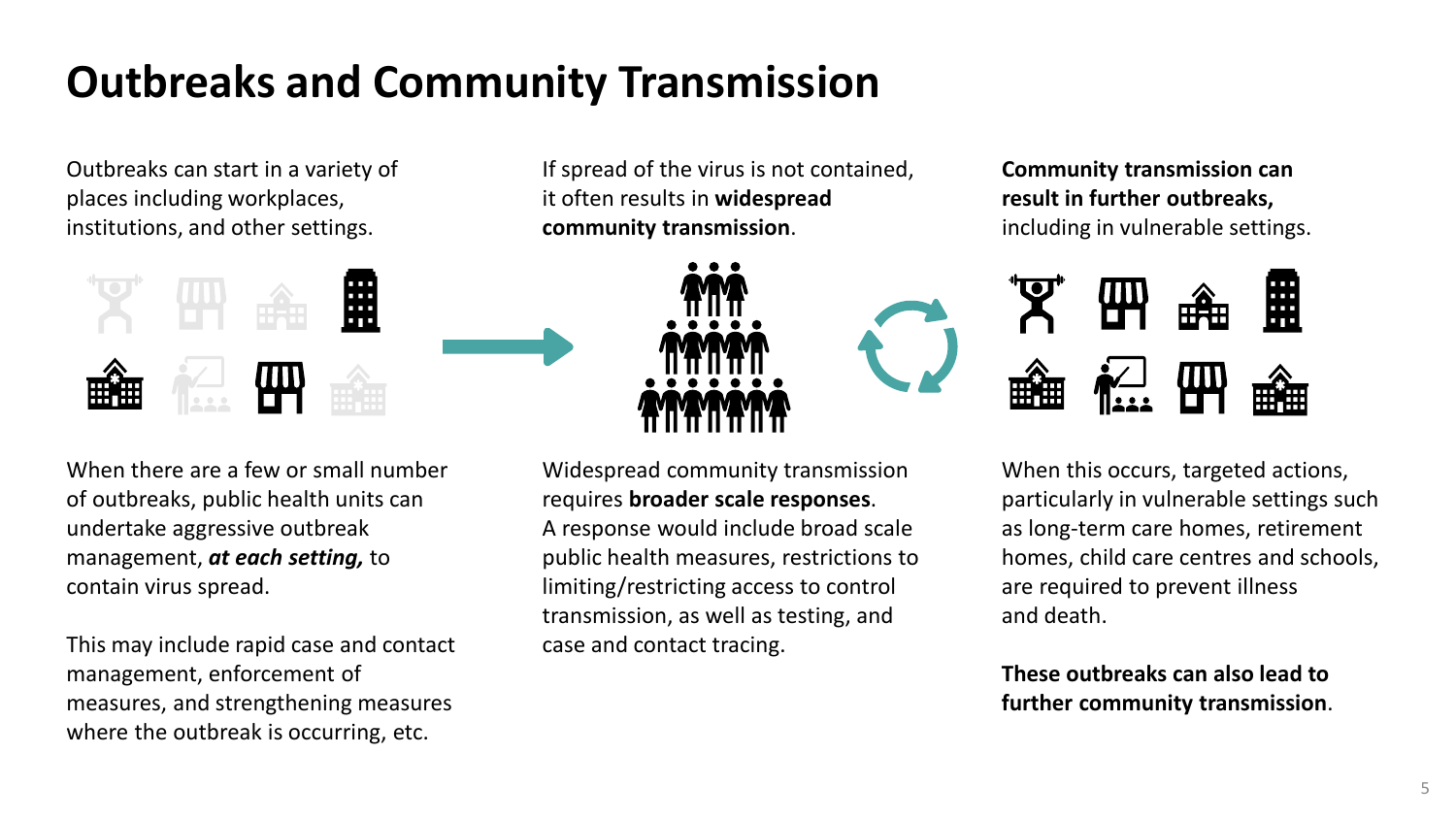# **A Comprehensive, Whole-of-Government Response to Keeping Ontario Safe and Open**

### **Actions and sustained efforts to limiting transmission and moving regions out of modified Stage 2…**

| <b>Case and</b><br><b>Contact</b><br><b>Management</b> | • Almost 4,000 case management and contact tracing staff province-wide undertake outreach to support isolation<br>and testing to prevent further spread<br>• Established target = 90% of cases and contacts followed up within 24 hours                               |
|--------------------------------------------------------|-----------------------------------------------------------------------------------------------------------------------------------------------------------------------------------------------------------------------------------------------------------------------|
| <b>Testing</b>                                         | • Capacity to process over 50,000 tests/day; building to capacity of 100,000 tests/day by December 2020.<br>• Established target of 60% of tests turned around within 1 day, and 80% within 2 days<br>• Established benchmark of maintaining test positivity under 3% |
| <b>Public Health</b><br><b>Measures</b>                | • Framework to progressively adjust public health measures to respond to the pandemic                                                                                                                                                                                 |
|                                                        | • Proactive education and outreach to businesses and organizations                                                                                                                                                                                                    |
| <b>Education,</b>                                      | • Compliance checks, inspection, paired with education; monitoring, and Provincial Offences Act (POA) Part I or<br>related tools to improve outcomes (e.g., warnings and fines)                                                                                       |
| <b>Compliance &amp;</b><br><b>Enforcement</b>          | • Multi-ministry COVID-19 safety blitzes coordinated with local by-law and police services                                                                                                                                                                            |
|                                                        | Includes fines and prosecution for blatant and/or repeated non-compliance; results shared with local<br>$\bigcirc$<br>officials and media, POA Part III or related tools (e.g., appear before court, potential for significant fine<br>and/or jail time)              |
| Tarantod                                               |                                                                                                                                                                                                                                                                       |

- **Targeted Supports** • Additional supports provided for vulnerable populations, communities, and impacted businesses
- **Communications** Complementary communications plan supporting broad public education and awareness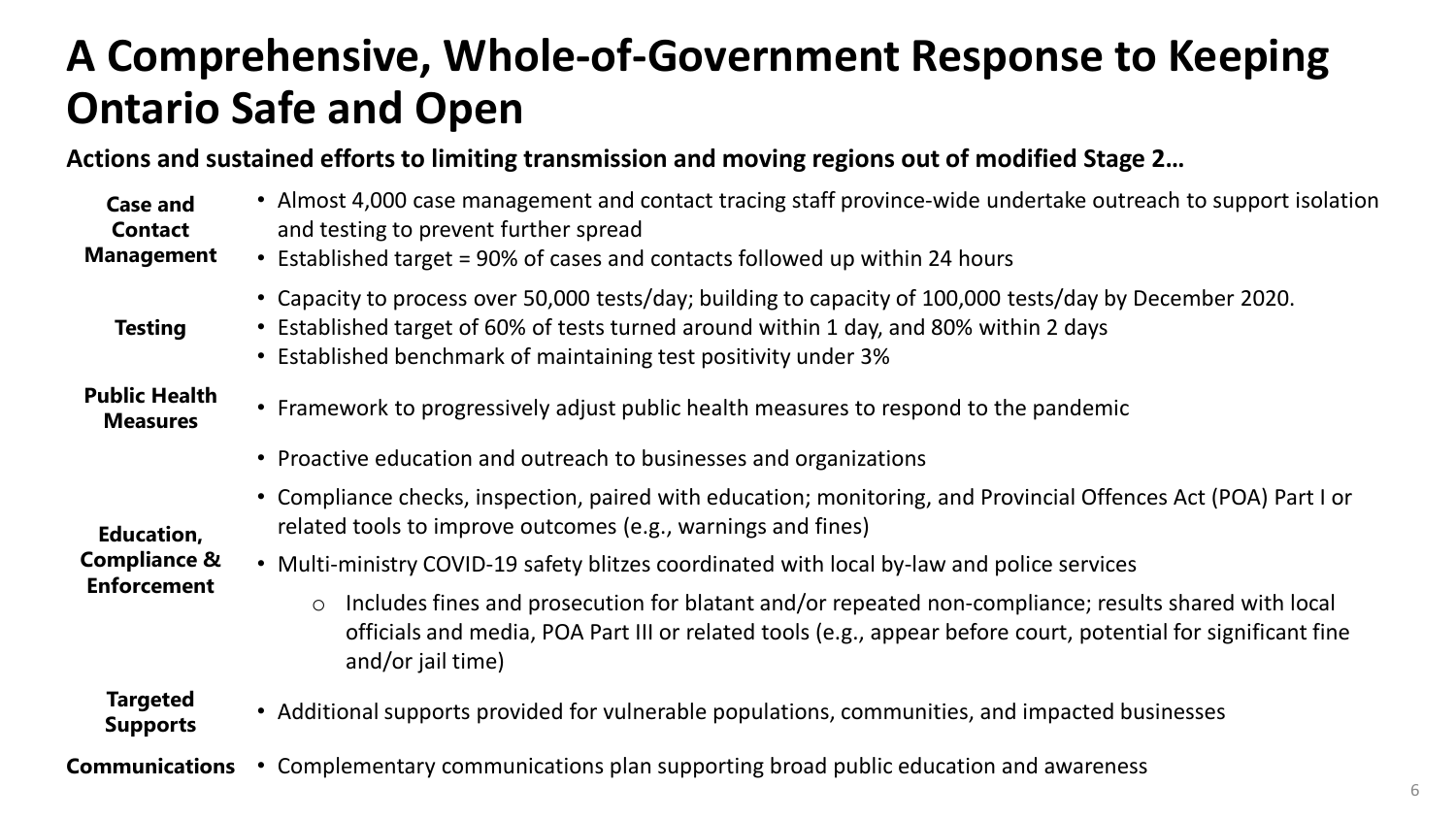# **Framework: Adjusting and Tightening Public Health Measures**

Act earlier by implementing measures to protect public health and prevent closures

Gradually loosen measures as trends in public health indicators improve

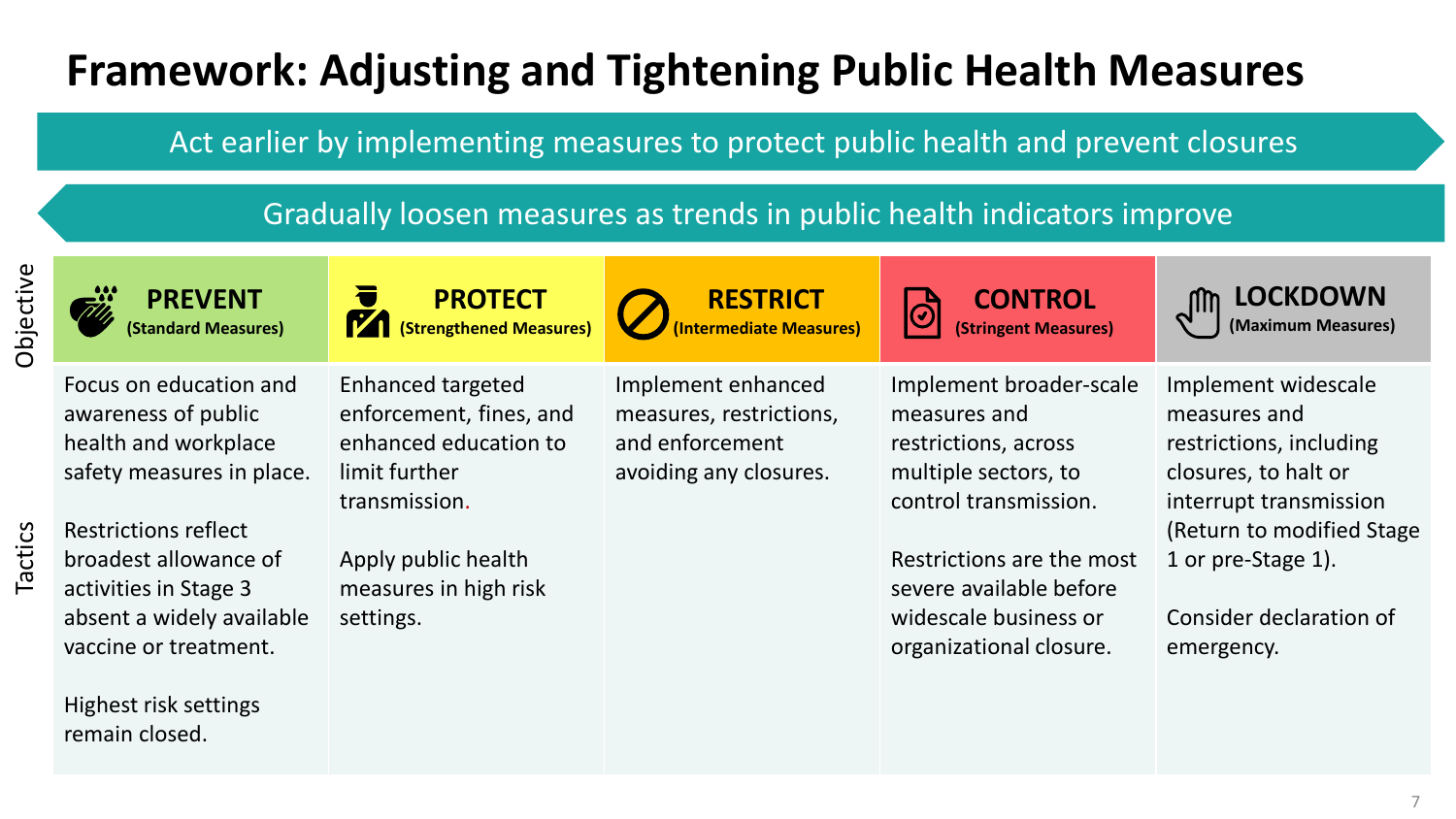# **Framework: Adjusting and Tightening Public Health Measures**

- The goal is to have every public health unit region in the "Prevent" level.
- Framework is designed to 'stack' or 'ladder down or up.'
- Measures are scaled back or implemented progressively, level by level.
- If trends are improving, measures are dropped cautiously, level by level, to ensure there are no significant community or public health impacts with the rollback of measures.

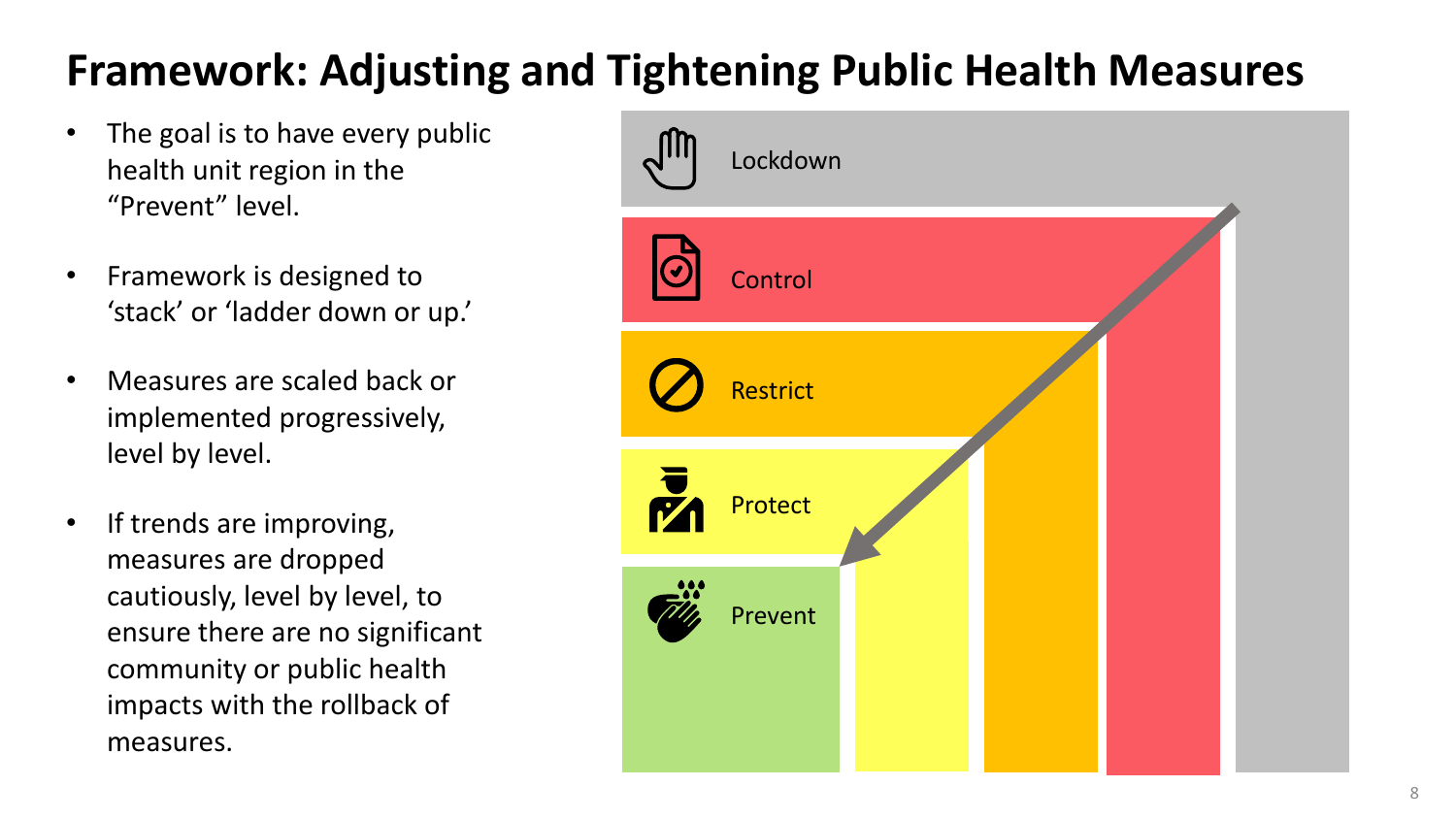### **Indicators: Adjusting and Tightening Public Health Measures**



**PREVENT (Standard Measures)**





**RESTRICT (Intermediate Measures)**

### **CONTROL (Stringent Measures)**

**LOCKDOWN (Maximum Measures)**

#### Trends continue to worsen after measures from Control level are implemented.

- **Epidemiology**
- Weekly incidence rate is < 10 per 100,000
- % positivity is < 1
- Rt <  $1$
- Outbreak trends/ observations
- Level of community transmission/non-epi linked cases stable

#### **Health System Capacity**

• Hospital and ICU capacity adequate

#### **PH System Capacity**

• Case and contact follow up within 24 hours adequate

### **Epidemiology**

- Weekly incidence rate is 10 to 39.9 per 100,000
- % positivity is 1-2.5%
- Rt is approximately 1
- Repeated outbreaks in multiple sectors/settings OR increasing/# of large outbreaks
- Level of community transmission/non-epi linked cases stable or increasing **Health System Capacity**
- Hospital and ICU capacity adequate

#### **PH System Capacity**

• Case and contact follow up within 24 hours adequate

- **Epidemiology**
- Weekly incidence rate is 40 to 99.9 per 100,000
- % positivity is 2.5-9.9%
- Rt is approximately 1 to 1.2
- Repeated outbreaks in multiple sectors/settings, increasing/# of large outbreaks
- Level of community transmission/non-epi linked cases stable or increasing **Health System Capacity**
- Hospital and ICU capacity adequate or occupancy increasing

#### **PH System Capacity**

• Case and contact follow up within 24 hours adequate or at risk of becoming overwhelmed

#### **Epidemiology**

- Weekly incidence rate ≥ 100 per 100,000
- % positivity ≥ 10%
- Rt  $\ge 1.2$

 $\bigcirc$ 

- Repeated outbreaks in multiple sectors/settings, increasing/# of large outbreaks
- Level of community transmission/non-epi linked cases increasing

#### **Health System Capacity**

• Hospital and ICU capacity at risk of being overwhelmed

#### **PH System Capacity**

• Public health unit capacity for case and contact management at risk or overwhelmed

- **NOTES:**
- **Indicators will generally be assessed based on the previous two weeks of information. However, movement to apply measures will be considered sooner than two weeks if there is a rapidly worsening trend.**
- **Local context and conditions will inform movement, including potential regional application of measures.**
- **Thresholds within a region may not all be met at the same time; decisions about moving to new measures will require overall risk assessment by government**. 9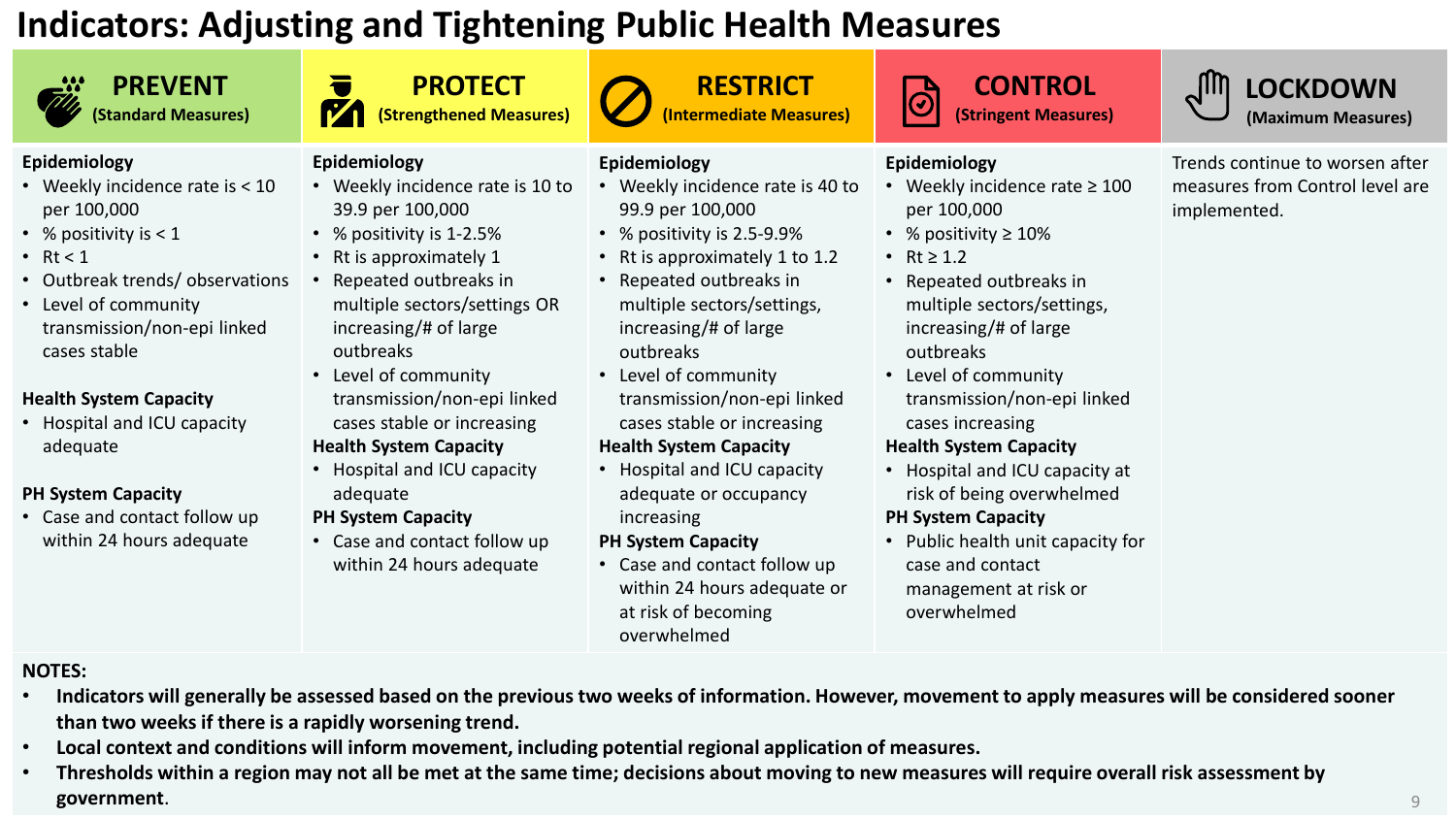**Sector-Specific Public Health and Workplace Safety Measures**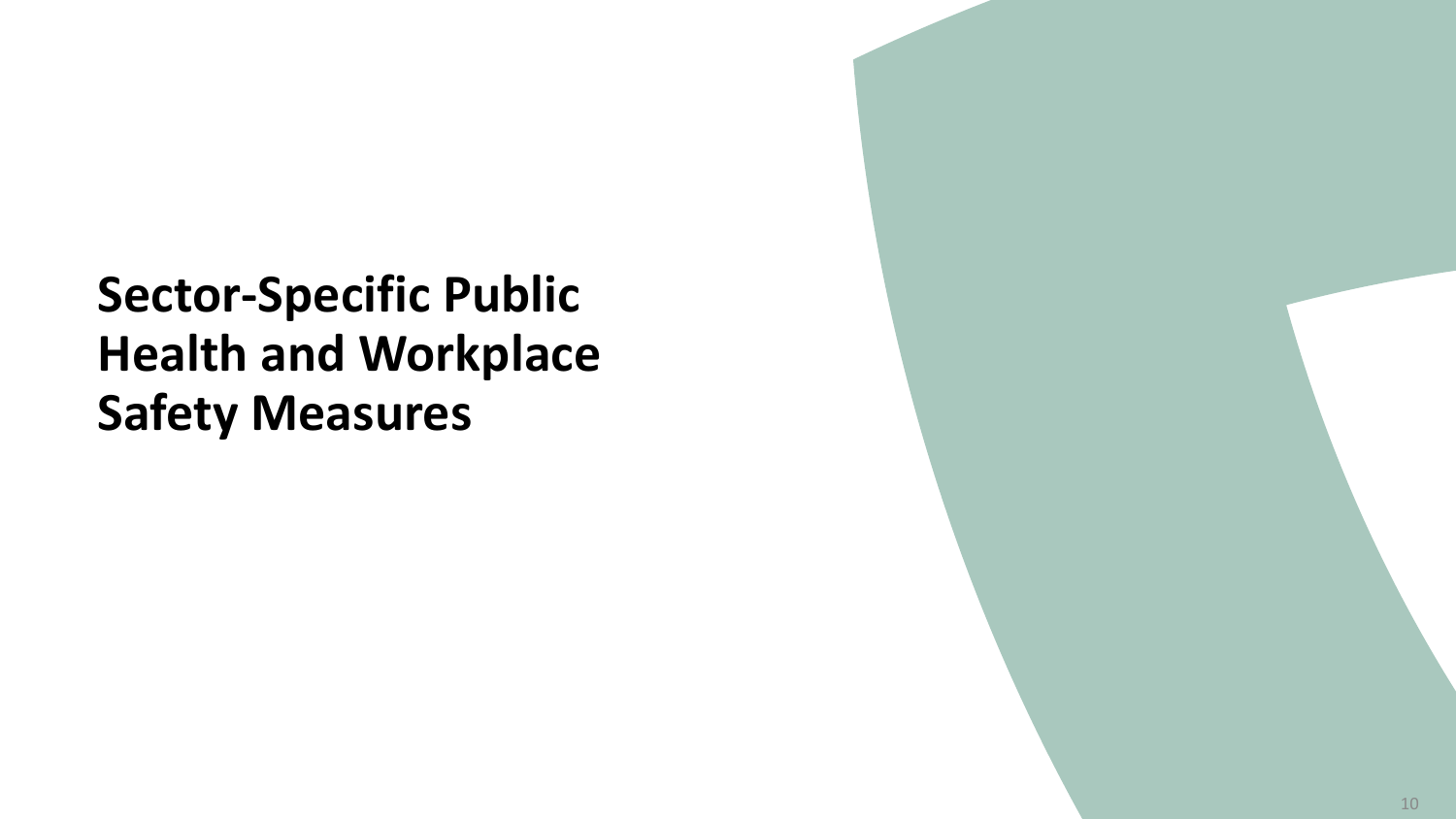## General Public Health Measures (Gatherings, Workplace Requirements and Face Coverings)

|                                                                                                               | <b>PREVENT</b><br>(Standard Measures)                                                                                                                                                                                                                          | <b>PROTECT</b><br>(Strengthened Measures)                                                            | <b>RESTRICT</b><br><b>Intermediate Measures)</b> | <b>CONTROL</b><br>(Stringent Measures)                                                                               |                                                     |  |
|---------------------------------------------------------------------------------------------------------------|----------------------------------------------------------------------------------------------------------------------------------------------------------------------------------------------------------------------------------------------------------------|------------------------------------------------------------------------------------------------------|--------------------------------------------------|----------------------------------------------------------------------------------------------------------------------|-----------------------------------------------------|--|
| <b>Measures</b>                                                                                               | Gathering limit for certain organized<br>public events and social gatherings<br>(e.g. barbeques):<br>10 people indoors<br>• 25 people outdoors<br>Gathering limit for organized public<br>events and gatherings:<br>50 people indoors<br>• 100 people outdoors | Measure from previous level                                                                          | Measure from previous level                      | Gathering limit for all organized public events<br>and social gatherings:<br>10 people indoors<br>25 people outdoors | LOCKDOWN<br>  Stage 1 / Pre-Stag                    |  |
| Gathering limit for religious services, weddings and funerals:<br>30% capacity indoors<br>100 people outdoors |                                                                                                                                                                                                                                                                |                                                                                                      |                                                  |                                                                                                                      | $\left( \begin{matrix} 1 \\ 2 \end{matrix} \right)$ |  |
|                                                                                                               | Requirement for workplace screening<br>Requirement for face coverings at indoor workplaces                                                                                                                                                                     |                                                                                                      |                                                  |                                                                                                                      |                                                     |  |
|                                                                                                               | Requirement for face coverings in indoor public spaces, with limited exemptions<br>Worker protections such as eye protection where patrons without face coverings are within two metres of workers                                                             |                                                                                                      |                                                  |                                                                                                                      |                                                     |  |
| Development and implementation of a communication/public education plan (highlighting risk)                   |                                                                                                                                                                                                                                                                |                                                                                                      |                                                  |                                                                                                                      |                                                     |  |
|                                                                                                               | Requirement to maintain physical distancing                                                                                                                                                                                                                    |                                                                                                      |                                                  |                                                                                                                      |                                                     |  |
|                                                                                                               |                                                                                                                                                                                                                                                                | Advice to restrict non-essential travel from areas of high-transmission to areas of low transmission |                                                  |                                                                                                                      |                                                     |  |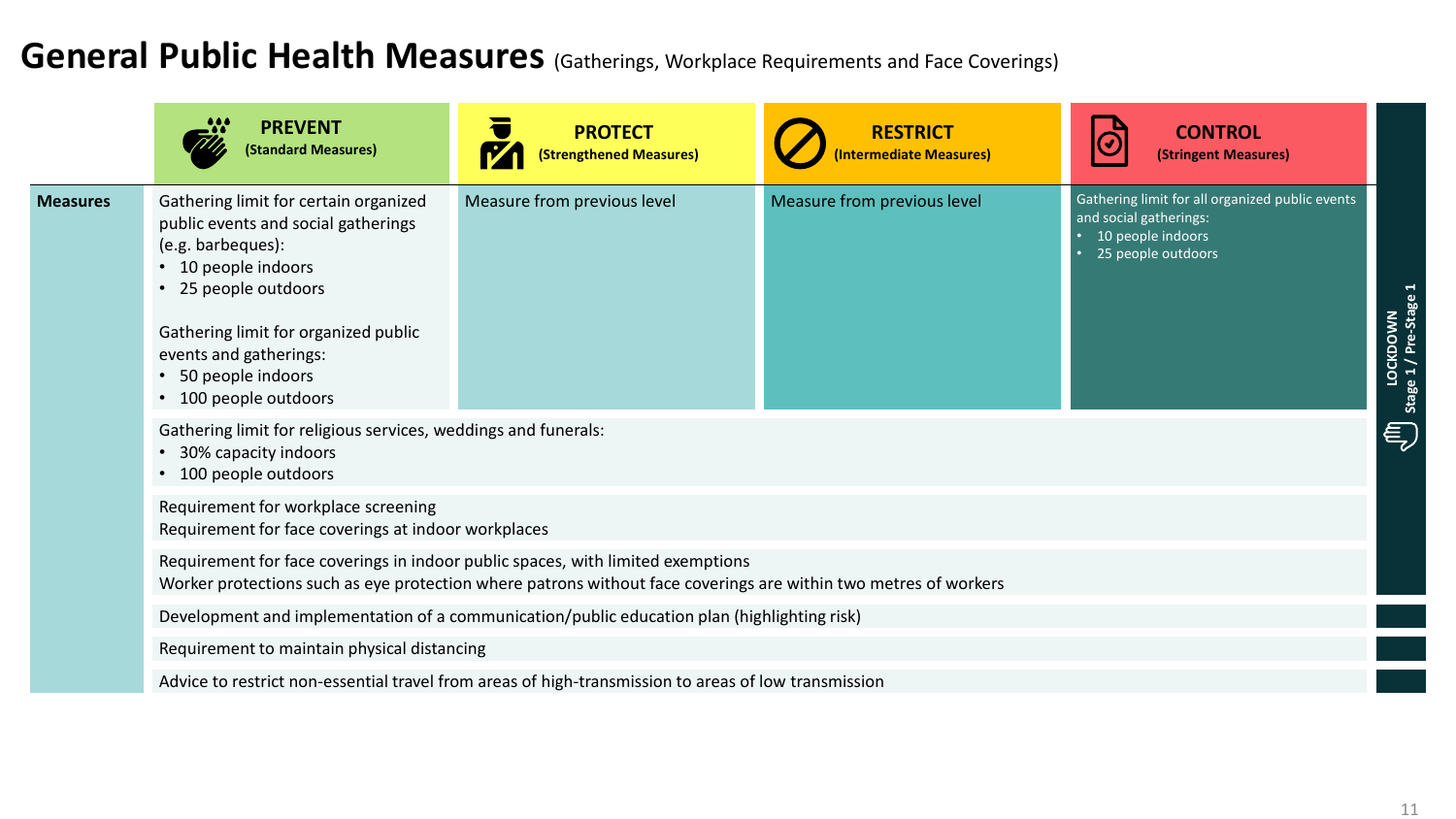### **Measures for Restaurants, Bars and Food or Drink Establishments**

| <b>PREVENT</b>                                                                                                                                                                                                                                                                                                                                                                                                                                                                                                                                                                                                                                                                                | <b>PROTECT</b>                                                                                                                                                                                                                                                                                                                                                                                                                                                                          | <b>RESTRICT</b>                                                                                                                                                                                                                                                                                                                                                                                    | <b>CONTROL</b>                                                                                                                                                                                                                                                                               |                                        |
|-----------------------------------------------------------------------------------------------------------------------------------------------------------------------------------------------------------------------------------------------------------------------------------------------------------------------------------------------------------------------------------------------------------------------------------------------------------------------------------------------------------------------------------------------------------------------------------------------------------------------------------------------------------------------------------------------|-----------------------------------------------------------------------------------------------------------------------------------------------------------------------------------------------------------------------------------------------------------------------------------------------------------------------------------------------------------------------------------------------------------------------------------------------------------------------------------------|----------------------------------------------------------------------------------------------------------------------------------------------------------------------------------------------------------------------------------------------------------------------------------------------------------------------------------------------------------------------------------------------------|----------------------------------------------------------------------------------------------------------------------------------------------------------------------------------------------------------------------------------------------------------------------------------------------|----------------------------------------|
| (Standard Measures)                                                                                                                                                                                                                                                                                                                                                                                                                                                                                                                                                                                                                                                                           | (Strengthened Measures)                                                                                                                                                                                                                                                                                                                                                                                                                                                                 | <b>Intermediate Measures)</b>                                                                                                                                                                                                                                                                                                                                                                      | (Stringent Measures)                                                                                                                                                                                                                                                                         |                                        |
| Require patrons to be seated; 2m<br><b>Measures</b><br>minimum between tables<br>Dancing, singing and performing<br>music is permitted, with<br>restrictions<br>Karaoke permitted, with<br>restrictions (including no private<br>rooms)<br>Require patron contact info (one<br>per party)<br>No buffet style service<br>$\bullet$<br>Night clubs only permitted to<br>operate as restaurant or bar<br>Line-ups/patrons congregating<br>$\bullet$<br>outside venues managed by venue;<br>2m distance and face covering<br>required<br>Face coverings except when eating<br>or drinking only<br>Eye protection where patrons<br>$\bullet$<br>without face coverings are within<br>2m of workers | Measures from previous levels and:<br>Limit operating hours,<br>establishments must close at<br>midnight<br>Liquor sold or served only between<br>9 a.m. to 11 p.m.<br>No consumption of liquor<br>permitted between 12 a.m. to 9<br>a.m.<br>Require contact information for all<br>seated patrons<br>Limit of 6 people may be seated<br>together<br>Limit volume of music (e.g., to be<br>no louder than the volume of a<br>normal conversation)<br>Safety plan available upon request | Measures from previous levels and:<br>50 person indoor seated capacity<br>limit<br>Limit operating hours,<br>establishments close at 10 p.m.<br>Liquor sold or served only between<br>9 a.m. to 9 p.m.<br>No consumption of liquor between<br>10 p.m. and 9 a.m.<br>Require screening of patrons (e.g.,<br>questionnaire)<br>Limit of 4 people may be seated<br>together<br>Closure of strip clubs | Measures from previous levels and:<br>Maximum number of patrons<br>$\bullet$<br>permitted to be seated indoors is<br>10<br>Outdoor dining, take out, drive<br>through, and delivery permitted<br>Dancing, singing and the live<br>performance of brass or wind<br>instruments are prohibited | LOCKDOWN<br>Stage 1 / Pre-Stage 1<br>与 |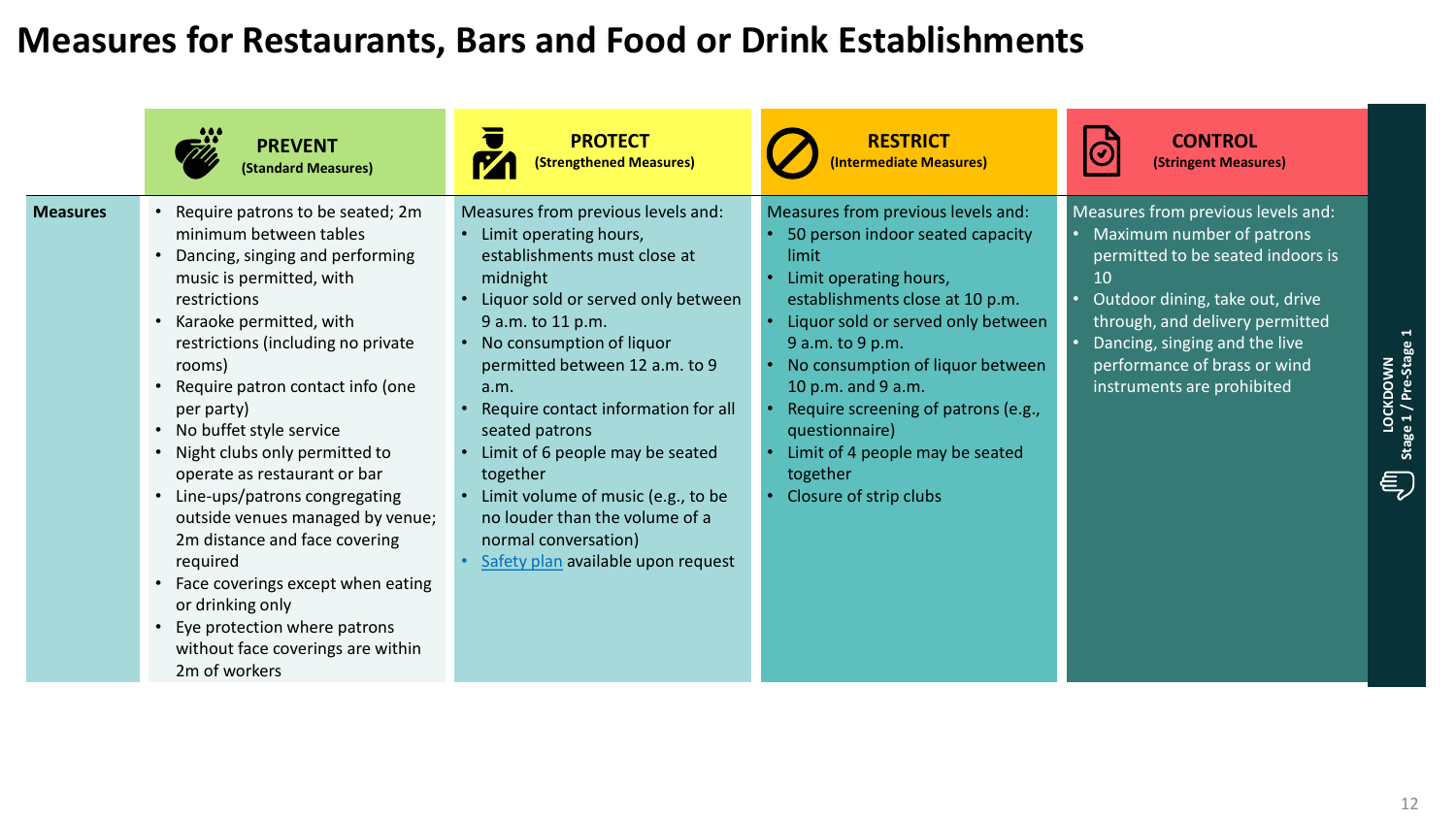### **Measures for Sports and Recreational Fitness**

|                 | <b>PREVENT</b><br><b>(Standard Measures)</b>                                                                                                                                                                                                                                                                                                                                                                                                                                                                                                                                                                                                                                                                                                                                                                        | <b>PROTECT</b><br>(Strengthened Measures)                                                                                                                                                                                                                                                                                                                                                                                                                                                 | <b>RESTRICT</b><br>(Intermediate Measures)                                                                                                                                                                                                                                                                                                                                                                                                                                                                             | <b>CONTROL</b><br>(Stringent Measures)                                                                                                                                                                                                                                                                                                                                                                                                                                                                                                                    |                                       |
|-----------------|---------------------------------------------------------------------------------------------------------------------------------------------------------------------------------------------------------------------------------------------------------------------------------------------------------------------------------------------------------------------------------------------------------------------------------------------------------------------------------------------------------------------------------------------------------------------------------------------------------------------------------------------------------------------------------------------------------------------------------------------------------------------------------------------------------------------|-------------------------------------------------------------------------------------------------------------------------------------------------------------------------------------------------------------------------------------------------------------------------------------------------------------------------------------------------------------------------------------------------------------------------------------------------------------------------------------------|------------------------------------------------------------------------------------------------------------------------------------------------------------------------------------------------------------------------------------------------------------------------------------------------------------------------------------------------------------------------------------------------------------------------------------------------------------------------------------------------------------------------|-----------------------------------------------------------------------------------------------------------------------------------------------------------------------------------------------------------------------------------------------------------------------------------------------------------------------------------------------------------------------------------------------------------------------------------------------------------------------------------------------------------------------------------------------------------|---------------------------------------|
| <b>Measures</b> | • 50 people indoors (classes)<br>• 100 people outdoors (classes)<br>• 50 people indoors (area with<br>weights or exercise equipment)<br>• Spectators allowed (50 indoors and<br>100 outdoors)<br>• Limit of 50 people per room basis if<br>operating in compliance with a<br>plan approved by the Office of the<br>Chief Medical Officer of Health<br><b>Guidance for Facilities for Sport</b><br>and Recreational Fitness Activities<br>During COVID-19)<br>• Team or individual sports must be<br>modified to avoid physical contact;<br>50 people per league<br>• Exemption for high performance<br>athletes and parasports<br>• Limit volume of music to<br>conversation level and prevent<br>shouting by both instructors and<br>members of the public<br>• Face coverings required except<br>when exercising. | Measures from previous levels and:<br>Increase spacing between patrons<br>to 3m for areas of a sport or<br>recreational facility where there<br>are weights/weight machines and<br>exercise/fitness classes<br>Recreational programs limited to<br>10 people per room indoors and 25<br>outdoors<br>Require contact information for all<br>patrons and attendance for team<br>sports<br>Require reservation for entry; one<br>reservation for teams<br>Safety plan available upon request | Measures from previous levels and:<br>Maximum 50 people per facility<br>(revoke OCMOH approved plan) in<br>all combined recreational fitness<br>spaces or programs (not pools,<br>rinks at arenas, community centres,<br>and multi-purpose facilities)<br>Require screening of members of<br>the public, including spectators<br>(e.g., questionnaire)<br>Limit duration of stay to 90 minutes<br>except if engaging in sport<br>No spectators permitted<br>(exemption for parent/guardian<br>supervision of children) | Measures from previous levels and:<br>• Gyms and fitness studios permitted<br>to be open:<br>• 10 people indoors (classes)<br>• 25 people outdoors<br>(classes)<br>• 10 people indoors (areas<br>with weights or exercise<br>equipment)<br>All sports and recreational<br>programs in other facilities (arenas<br>and multiplexes) limited to 10<br>people per room indoors and 25<br>outdoors.<br>Team sports must not be practiced<br>or played except for training (no<br>games or scrimmage)<br>No contact permitted for team or<br>individual sports | LOCKDOWN<br>Stage 1 / Pre-Stage<br>€) |
|                 |                                                                                                                                                                                                                                                                                                                                                                                                                                                                                                                                                                                                                                                                                                                                                                                                                     |                                                                                                                                                                                                                                                                                                                                                                                                                                                                                           |                                                                                                                                                                                                                                                                                                                                                                                                                                                                                                                        |                                                                                                                                                                                                                                                                                                                                                                                                                                                                                                                                                           |                                       |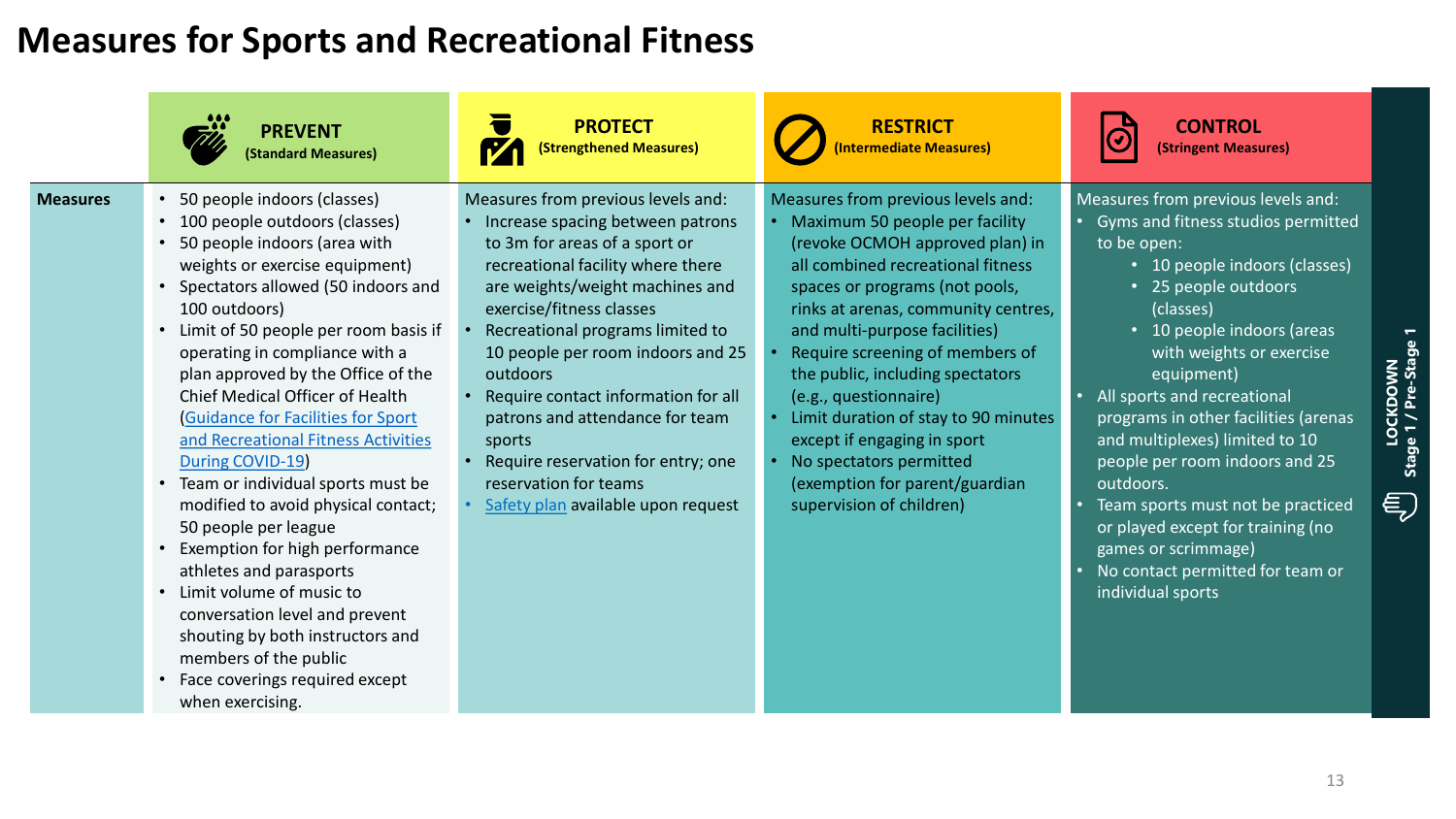## **Measures for Meeting and Event Spaces**

|                 | <b>PREVENT</b><br>(Standard Measures)                                                                                                                                                                                                                                                                                                                                                                                                                                             | <b>PROTECT</b><br>(Strengthened Measures)                                                                                                                                                                                                                                                                                                                                                                                                                                               | <b>RESTRICT</b><br>(Intermediate Measures)                                                                                                                                                                                                                                                                                                                                                                                           | <b>CONTROL</b><br>(Stringent Measures)                                                                |                                      |
|-----------------|-----------------------------------------------------------------------------------------------------------------------------------------------------------------------------------------------------------------------------------------------------------------------------------------------------------------------------------------------------------------------------------------------------------------------------------------------------------------------------------|-----------------------------------------------------------------------------------------------------------------------------------------------------------------------------------------------------------------------------------------------------------------------------------------------------------------------------------------------------------------------------------------------------------------------------------------------------------------------------------------|--------------------------------------------------------------------------------------------------------------------------------------------------------------------------------------------------------------------------------------------------------------------------------------------------------------------------------------------------------------------------------------------------------------------------------------|-------------------------------------------------------------------------------------------------------|--------------------------------------|
| <b>Measures</b> | Limits:<br>50 people indoors<br>$\bullet$<br>100 people outdoors<br>*exception for court/government<br>services, weddings, funerals<br>Booking multiple rooms for the<br>same event not permitted<br>50 indoors per room, where<br>physical distancing can be<br>maintained if venue operates in<br>accordance with the approved plan<br>from the Office of the Chief<br>Medical Officer of Health<br><b>Guidance for Meeting and Event</b><br><b>Facilities During COVID-19)</b> | Measures from previous levels and:<br>Limit operating hours,<br>establishments must close at<br>midnight<br>Liquor sold or served only between<br>9 a.m. to 11 p.m.<br>No consumption of liquor<br>permitted between 12 a.m. to 9<br>a.m.<br>Require contact information for all<br>seated patrons<br>Limit of 6 people may be seated<br>together<br>Limit volume of music (e.g., to be<br>no louder than the volume of a<br>normal conversation)<br>Safety plan available upon request | Measures from previous levels and:<br>Maximum of 50 people per facility<br>(revoke capacity limit on a per<br>room basis as per OCMOH plan)<br>Limit operating hours,<br>establishments close at 10 p.m.<br>Liquor sold or served only between<br>9 a.m. to 9 p.m.<br>No consumption of liquor between<br>10 p.m. and 9 a.m.<br>Limit of 4 people may be seated<br>together<br>Require screening of patrons (e.g.,<br>questionnaire) | Measures from previous levels and:<br>Limits:<br>10 people per facility indoors<br>25 people outdoors | LOCKDOWN<br>Stage 1 / Pre-Stage<br>与 |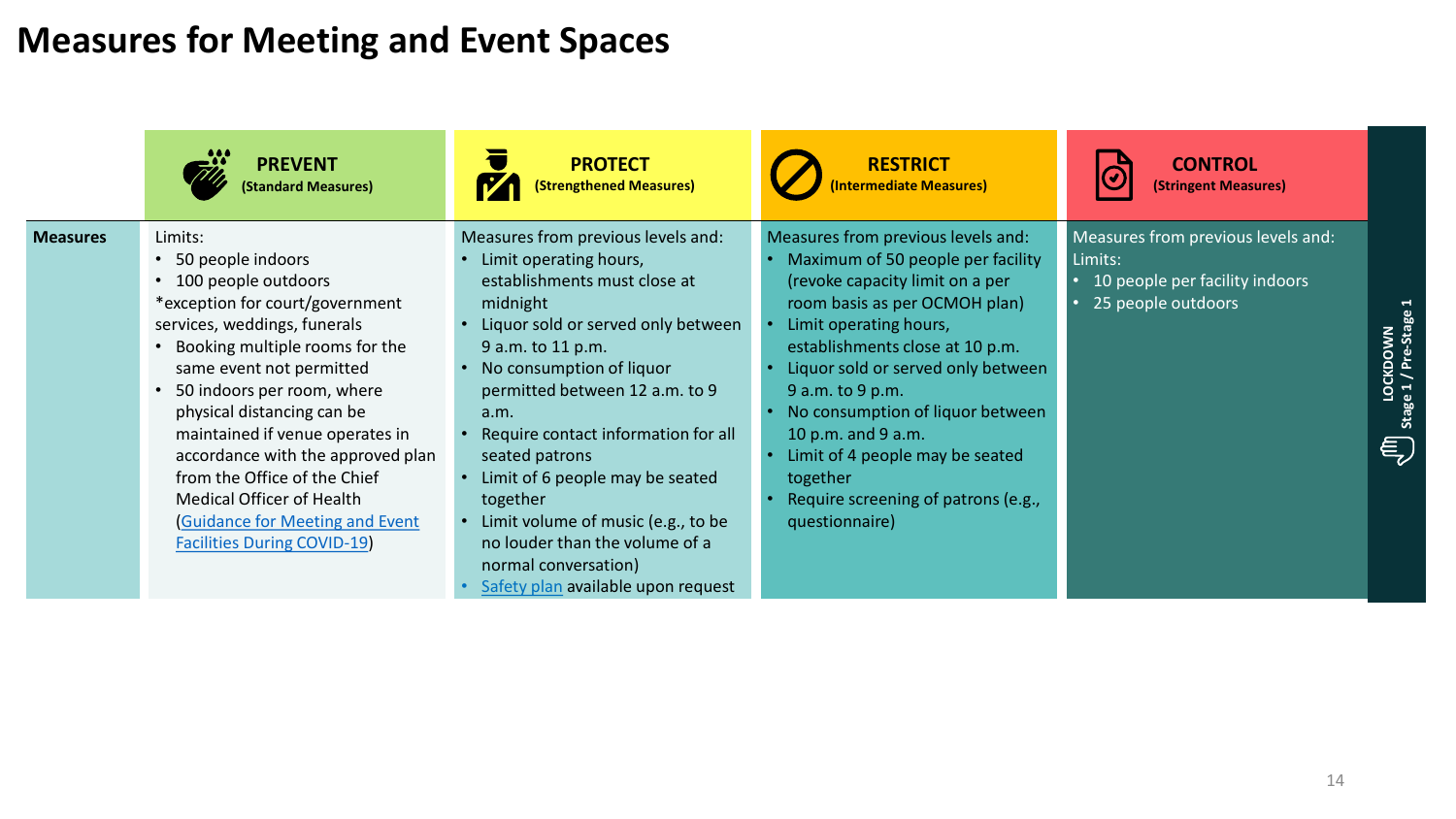## **Measures for Retail**

|                 | <b>PREVENT</b><br>(Standard Measures)                                                                                                                                     | <b>PROTECT</b><br>(Strengthened Measures)                                                                                                                                                     | <b>RESTRICT</b><br>(Intermediate Measures)                                                                                                                                                                   | <b>CONTROL</b><br>$\bar{G}$<br>(Stringent Measures)                                                                                                                                                                                             |                                     |
|-----------------|---------------------------------------------------------------------------------------------------------------------------------------------------------------------------|-----------------------------------------------------------------------------------------------------------------------------------------------------------------------------------------------|--------------------------------------------------------------------------------------------------------------------------------------------------------------------------------------------------------------|-------------------------------------------------------------------------------------------------------------------------------------------------------------------------------------------------------------------------------------------------|-------------------------------------|
| <b>Measures</b> | Fitting rooms must be limited to<br>non-adjacent stalls<br>Line-ups/patrons congregating<br>outside venues managed by venue;<br>2m distance and face covering<br>required | Measure from previous level and:<br>Limit volume of music (e.g., to be<br>no louder than the volume of a<br>normal conversation)<br>For malls a safety plan must be<br>available upon request | Measures from previous level and:<br>Require screening of patrons at<br>mall entrances (e.g., questionnaire)<br>For consideration during winter:<br>Limit capacity in retail stores and in<br>shopping malls | Measures from previous levels and:<br>Maximum number of patrons<br>permitted to be seated indoors in mall<br>food court is 10<br>For consideration during winter holiday<br>season:<br>Limit capacity in retail stores and in<br>shopping malls | LOCKDOWN<br>Stage 1 / Pre-Stag<br>€ |
|                 | Guidance for mall operators and retail stores                                                                                                                             |                                                                                                                                                                                               |                                                                                                                                                                                                              |                                                                                                                                                                                                                                                 |                                     |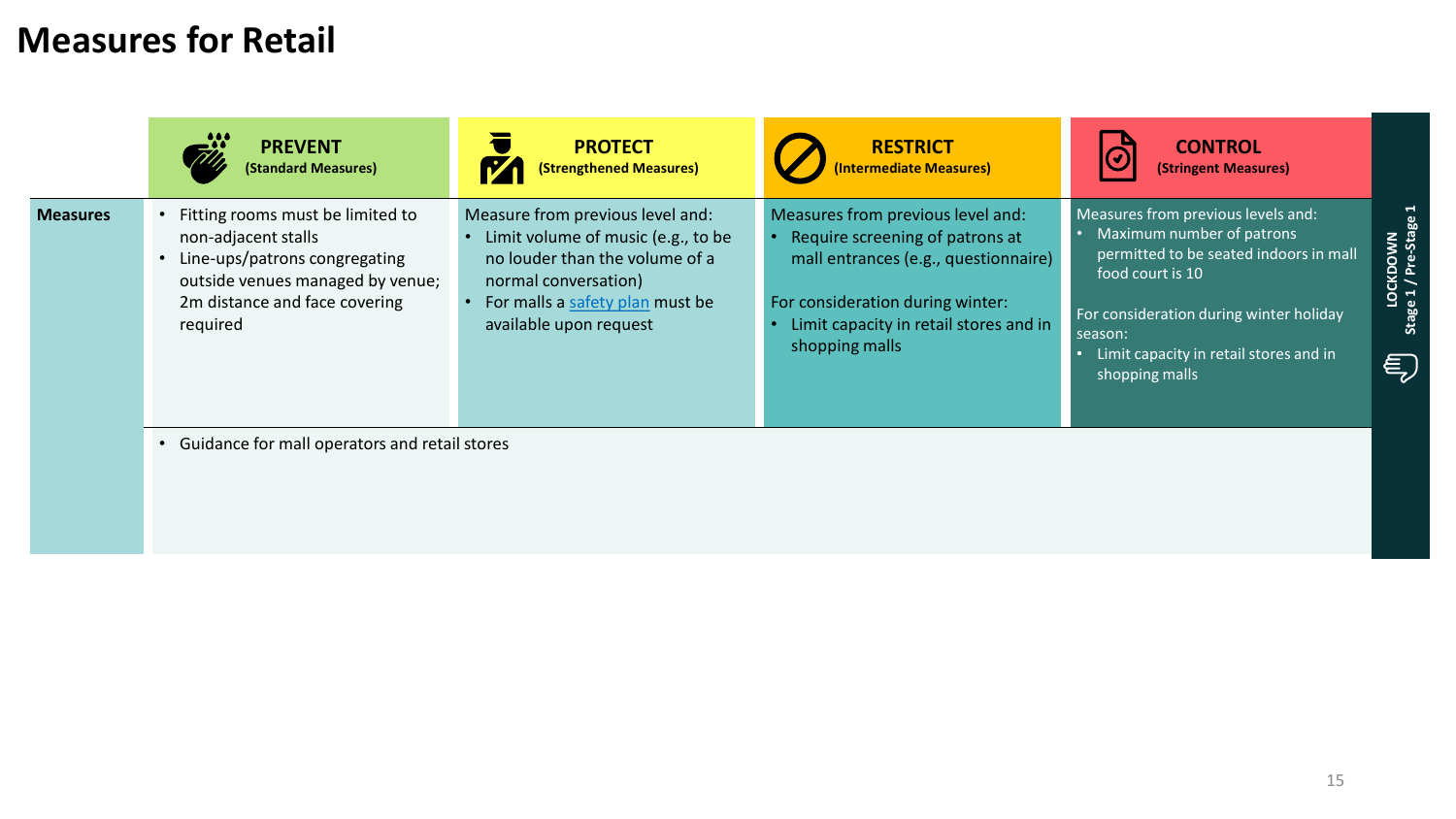### **Measures for Personal Care Services**

|                 | <b>PREVENT</b><br>(Standard Measures)          | <b>PROTECT</b><br>(Strengthened Measures)                                                                                  | <b>RESTRICT</b><br>(Intermediate Measures)                                                                                                                                                                                                                                                                                        | <b>CONTROL</b><br>$\overline{G}$<br>(Stringent Measures)                                   |                                                        |
|-----------------|------------------------------------------------|----------------------------------------------------------------------------------------------------------------------------|-----------------------------------------------------------------------------------------------------------------------------------------------------------------------------------------------------------------------------------------------------------------------------------------------------------------------------------|--------------------------------------------------------------------------------------------|--------------------------------------------------------|
| <b>Measures</b> | Oxygen bars, steam rooms, and<br>saunas closed | Measures from previous level and:<br>Require contact information from<br>all patrons<br>Safety plan available upon request | Measures from previous level and:<br>Services requiring removal of face<br>coverings prohibited<br>Change rooms & showers closed<br>Bath houses, other adult venues,<br>hot tubs, floating pools, whirlpools<br>and sensory deprivation pods<br>closed (some exceptions)<br>Require screening of patrons (e.g.,<br>questionnaire) | Measures from previous level<br>Services requiring removal of face<br>coverings prohibited | ⊣<br>ஃ<br>LOCKDOWN<br>Stage 1 / Pre-Stag<br>$\epsilon$ |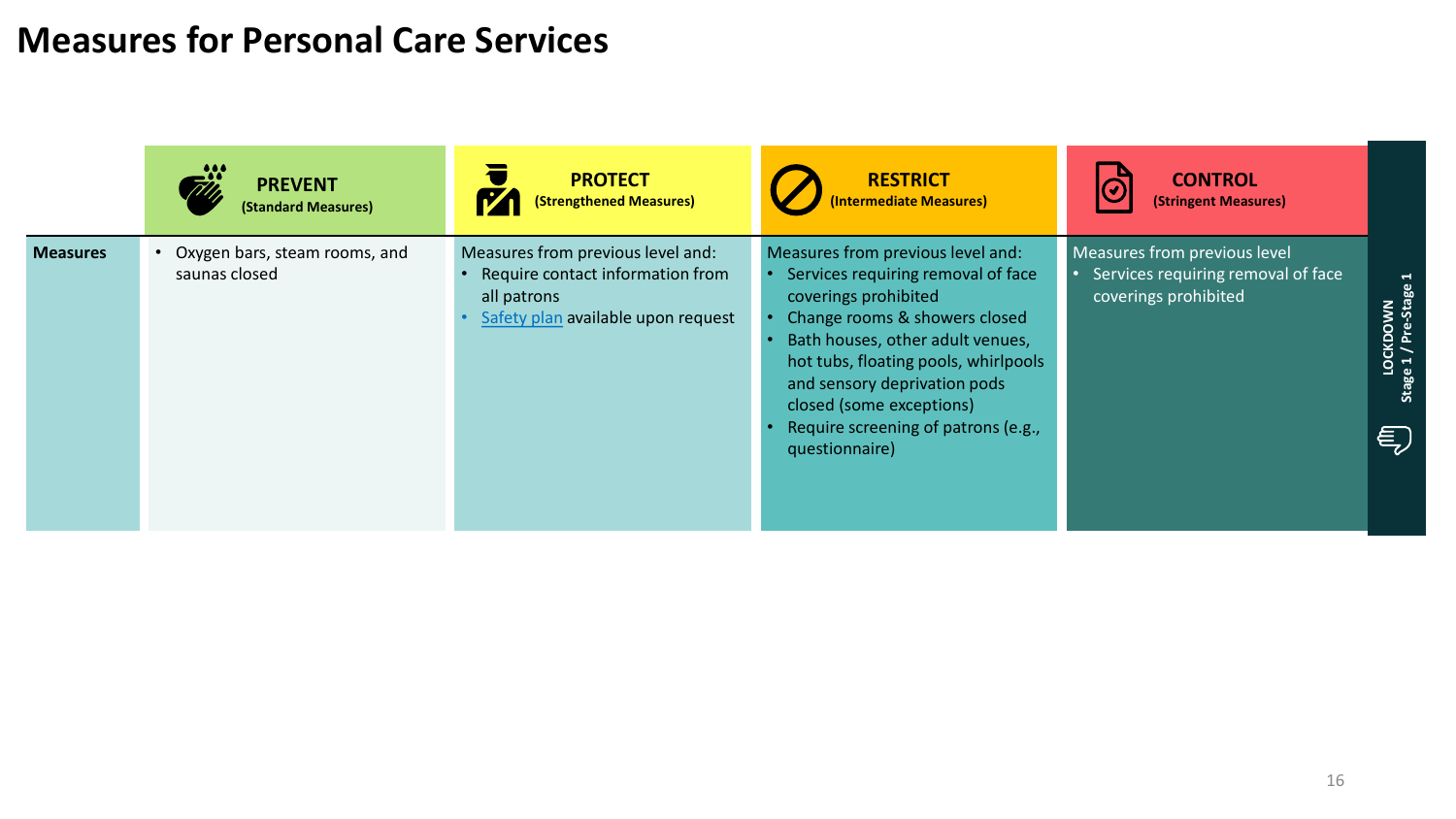### **Measures for Casinos, Bingo Halls and Gaming Establishments**

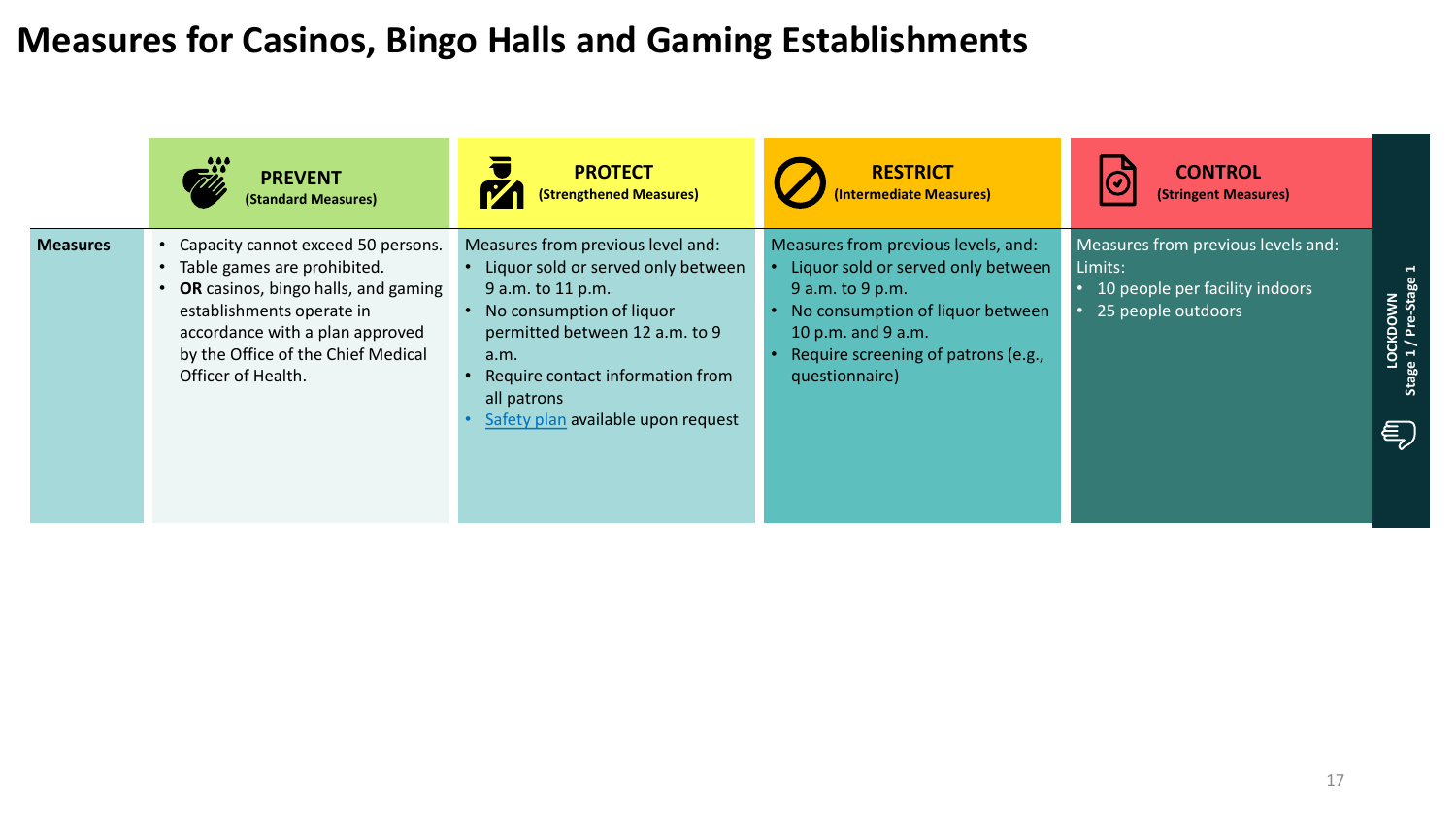## **Measures for Cinemas**

|                 | <b>PREVENT</b><br><b>(Standard Measures)</b>                                                                                                                                                                                                                                                                                                                                                                           | <b>PROTECT</b><br><b>(Strengthened Measures)</b>                                                                                                                                                                                                            | <b>RESTRICT</b><br>(Intermediate Measures)                                                                                                                                                                                                                         | <b>CONTROL</b><br>(Stringent Measures)                                                                                                                                                                                                                                            |                              |
|-----------------|------------------------------------------------------------------------------------------------------------------------------------------------------------------------------------------------------------------------------------------------------------------------------------------------------------------------------------------------------------------------------------------------------------------------|-------------------------------------------------------------------------------------------------------------------------------------------------------------------------------------------------------------------------------------------------------------|--------------------------------------------------------------------------------------------------------------------------------------------------------------------------------------------------------------------------------------------------------------------|-----------------------------------------------------------------------------------------------------------------------------------------------------------------------------------------------------------------------------------------------------------------------------------|------------------------------|
| <b>Measures</b> | In facility/area<br>50 indoors<br>$\bullet$<br>100 outdoors<br><b>OR</b><br>50 indoors per auditorium if<br>cinema operates in accordance<br>with the approved plan from the<br>Office of the Chief Medical Officer<br>of Health (Guidance for Movie<br><b>Theatres During COVID-19)</b><br>Face coverings except when eating<br>or drinking only<br>Drive-in cinemas permitted to<br>operate, subject to restrictions | Measures from previous level and:<br>Liquor sold or served only between<br>9 a.m. to 11 p.m.<br>No consumption of liquor<br>permitted between 12 a.m. to 9<br>a.m.<br>Require contact information from<br>all patrons<br>Safety plan available upon request | Measures from previous levels and:<br>50 per facility (revoke OCMOH<br>approved plan)<br>Liquor sold or served only between<br>9 a.m. to 9 p.m.<br>No consumption of liquor between<br>10 p.m. and 9 a.m.<br>Require screening of patrons (e.g.,<br>questionnaire) | Closed, except for:<br>Drive-in cinemas<br>Rehearsal or performing a recorded<br>or broadcasted event remains<br>permitted<br>Singers and players of brass or wind<br>instruments must be separated<br>from any other performers by<br>plexiglass or other impermeable<br>barrier | LOCKDOWN<br>e1/Pre-Stag<br>€ |